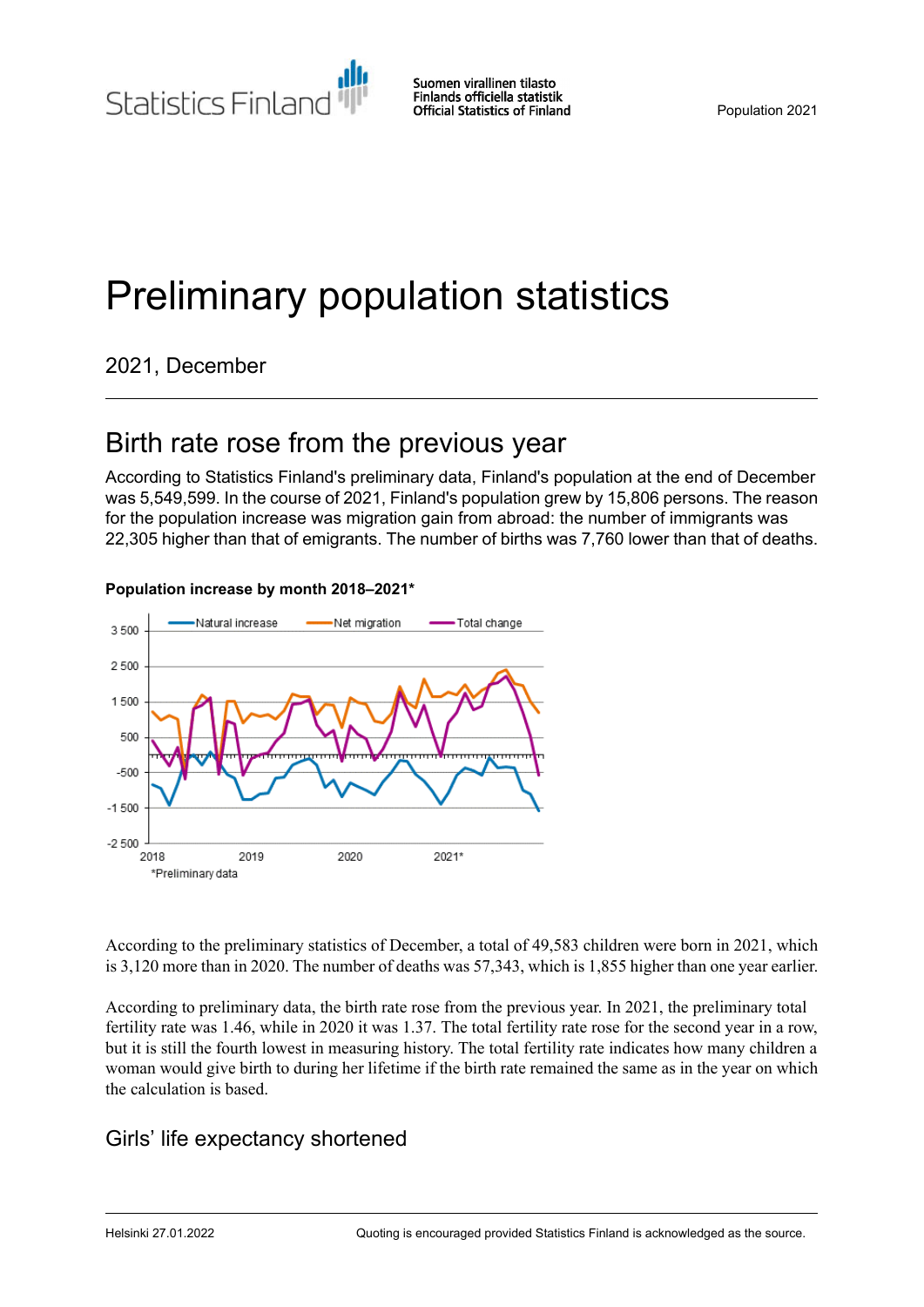The number of deaths was highest on the annual level since 1944. The number of deaths among women was highest since 1919.

According to preliminary data, the life expectancy of newborn boys was 79.2 years and that of girls 84.5 years in 2021. Compared to 2020, the life expectancy of boys lengthened by 0.1 years and that of girls shortened by 0.2 years. Life expectancy is an age-standardised indicator that describes the level of mortality observed during the calculation period. In the final statistics, life expectancy data usually become revised slightly downwards from the preliminary data.

## Net immigration exceptionally high

In 2021, altogether 34,445 persons moved to Finland from abroad and 12,140 persons moved abroad from Finland. The number of immigrants was 1,547 higher and the number of emigrants 2,944 lower than in the previous year. In all, 8,129 of the immigrants and 7,996 of the emigrants were Finnish citizens. In 2021, net immigration was exceptionally high, 22,305 persons.

According to the preliminary data, the number of inter-municipal migrations totalled 305,030 in 2021. Compared with the previous year, the increase was 8,178 migrations according to the municipal division of 2021.

According to preliminary data by region, the population grew in 2021 in Uusimaa, Pirkanmaa, Southwest Finland, North Ostrobothnia, Ostrobothnia, Åland, North Savo and Central Finland.

The population grew in absolute numbers most in Uusimaa, where it went up by 12,734 persons. The next highest population increase was seen in Pirkanmaa, 4,717 persons. Relative to the population, population growth was highest in Pirkanmaa, 9.0 per mil and in Uusimaa, 7.4 per mil. The relative population growth was third highest in Åland, 7.1 per mil. In absolute numbers, the population loss was highest in Kymenlaakso, which lost 1,377 persons of its population. The population of Satakunta decreased by 1,089 persons, which was the second highest population loss. The highest population loss in relative terms was recorded in Kymenlaakso, 8.5 per mil.

Most migration gain from intramunicipal and international migration, i.e. total net migration, was recorded in Uusimaa, 7,507 persons and Pirkanmaa, 5,011 persons. Most migration gain in relative terms from total net migration was attained in Pirkanmaa, 9.6 per mil, and Southwest Finland, 6.2 per mil.

In absolute numbers, migration loss from total net migration was biggest in the region of Kymenlaakso, 162 persons. In the region of Central Ostrobothnia the loss was 27 persons. In relative terms, the biggest migration loss from total net migration was found in Kymenlaakso, 1.0 per mil of the population.

## Migration loss from migration between regions highest in Uusimaa

In 2021, migration between regions numbered 140,522. Migration gain from migration between regions was recorded by Pirkanmaa, Southwest Finland, North Savo, North Ostrobothnia, Lapland, Kanta-Häme and Central Finland. In absolute numbers, the highest gain from migration between regions was recorded in Pirkanmaa, 3,378 persons. Relative migration gain was highest in Pirkanmaa, 6.4 per mil, and North Savo, 3.0 per mil of the population

Migration lossfrom migration between regions was highest in absolute numbersin Uusimaa, 2,575 persons. Migration loss from migration between regions was highest in relative terms in Ostrobothnia, 4.1 per mil of the population.

## Number of marriages contracted decreased further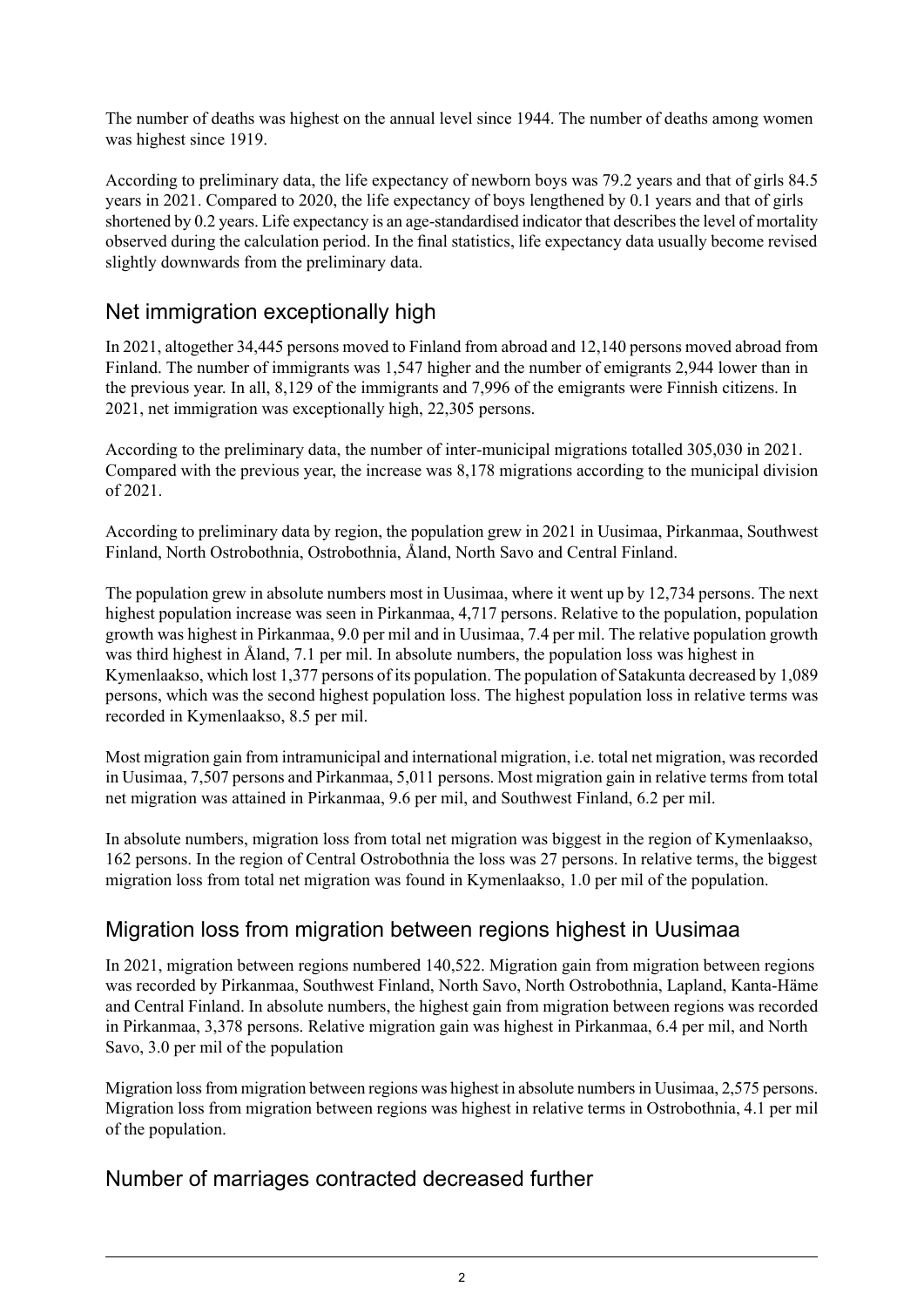According to preliminary data, 19,428 marriages were entered into in 2021, of which 19,056 were marriages of opposite-sex couples and 372 marriages of same-sex couples. Of the same-sex marriages, 264 were between two women and 108 between two men. The number of marriages contracted in 2021 was 2,654 lower than one year earlier.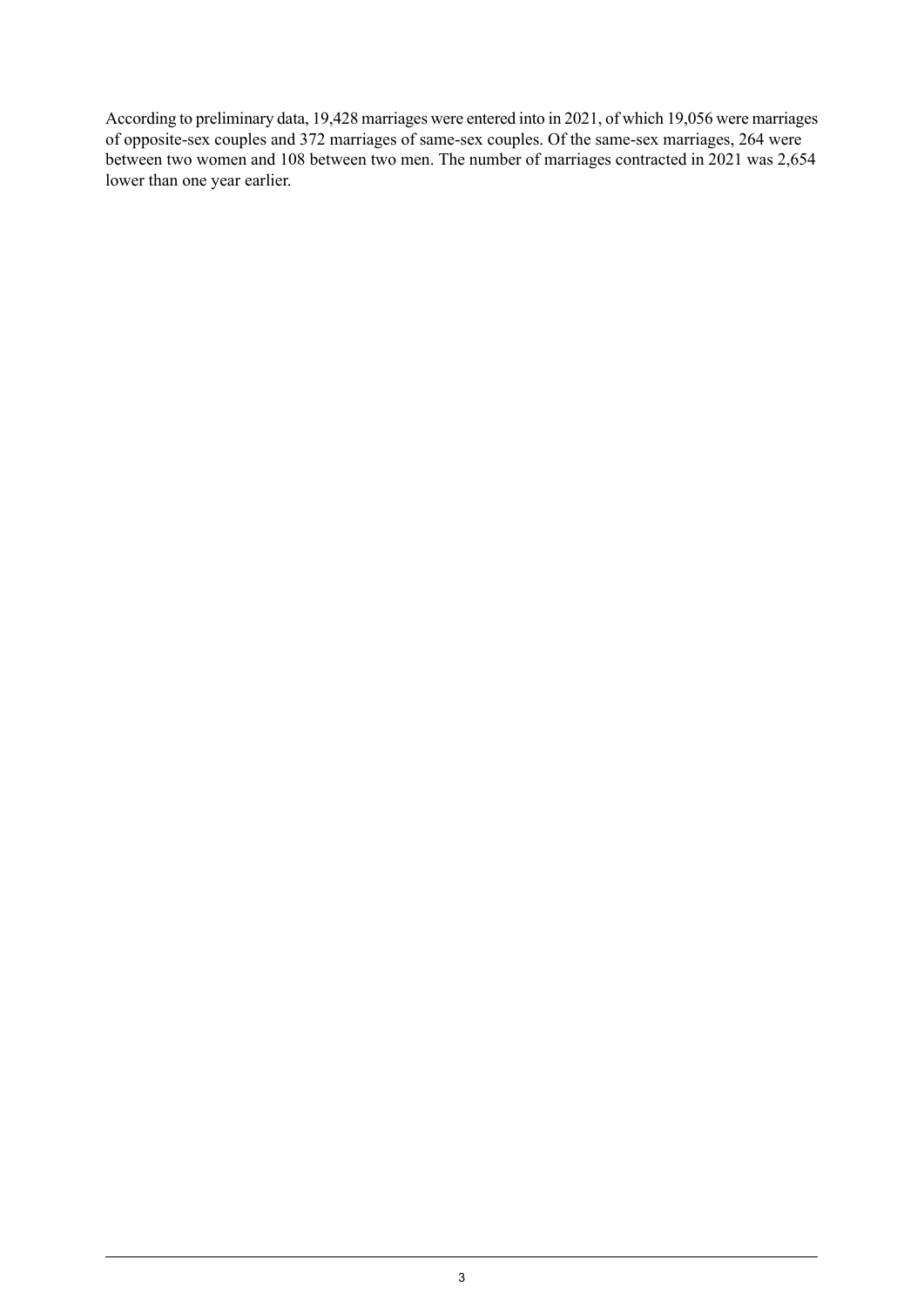## **Contents**

## **Tables**

#### **Appendix tables**

| Appendix table 2. Preliminary vital statistics by region 2021 and change compared to 2020 final data, quarter 1–4.6 |  |
|---------------------------------------------------------------------------------------------------------------------|--|

## Figures

## **Appendix figures**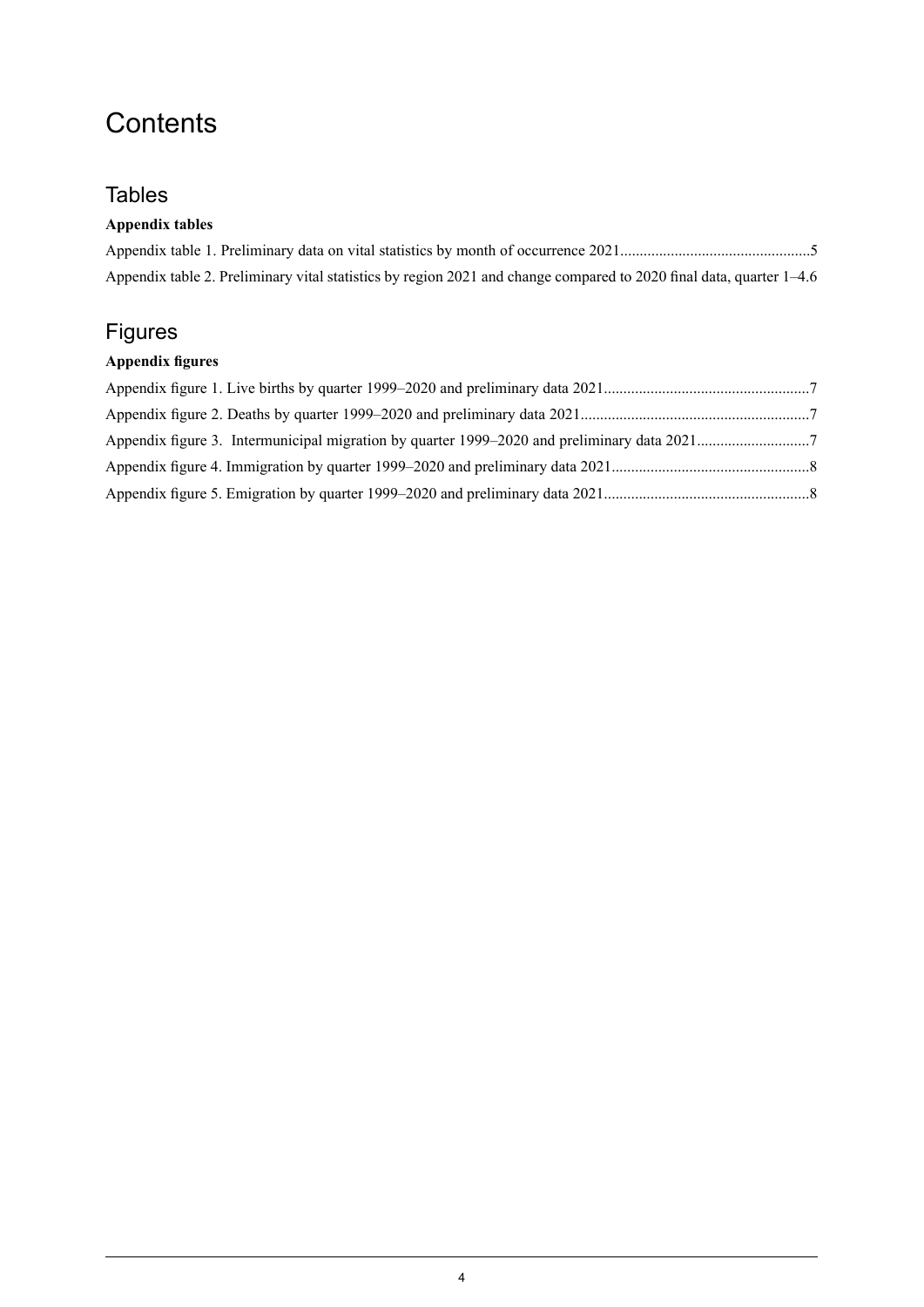## Appendix tables

| Month /<br>Quarter | Live<br>births | Deaths  | Natural increase Inter- | municipal<br>migration <sup>1)</sup> | Immigration Emigration Net |         | migration | Total change <sup>2)</sup> Population |           |
|--------------------|----------------|---------|-------------------------|--------------------------------------|----------------------------|---------|-----------|---------------------------------------|-----------|
| Total              | 49 583         | 57 343  | $-7760$                 | 305 030                              | 34 4 4 5                   | 12 140  | 22 305    | 15 806                                | 5 549 599 |
| January            | 3998           | 5058    | $-1060$                 | 21 703                               | 2663                       | 881     | 1782      | 910                                   | 5 534 703 |
| February           | 3884           | 4 4 5 2 | $-568$                  | 18 693                               | 2414                       | 720     | 1694      | 1 2 0 3                               | 5 535 906 |
| March              | 4 3 1 7        | 4671    | $-354$                  | 20 278                               | 2803                       | 818     | 1985      | 1761                                  | 5 537 667 |
| 1. quarter         | 12 199         | 14 181  | $-1982$                 | 60 674                               | 7880                       | 2419    | 5461      | 3874                                  | 5 537 667 |
| April              | 4 0 2 5        | 4472    | $-447$                  | 21 751                               | 2437                       | 806     | 1631      | 1 2 7 5                               | 5 538 942 |
| May                | 4 0 9 0        | 4651    | $-561$                  | 24 550                               | 2570                       | 728     | 1842      | 1 3 7 7                               | 5 540 319 |
| June               | 4 3 1 7        | 4 3 7 7 | $-60$                   | 28 591                               | 2928                       | 989     | 1939      | 1982                                  | 5 542 301 |
| 2. quarter         | 12 4 32        | 13 500  | $-1068$                 | 74 892                               | 7935                       | 2 5 2 3 | 5412      | 4 6 3 4                               | 5 542 301 |
| July               | 4 3 3 5        | 4692    | $-357$                  | 28 953                               | 3 2 9 2                    | 982     | 2 3 1 0   | 2053                                  | 5 544 354 |
| August             | 4425           | 4749    | $-324$                  | 43727                                | 4 186                      | 1766    | 2 4 2 0   | 2 2 2 7                               | 5 546 581 |
| September          | 4 3 7 0        | 4736    | $-366$                  | 29 4 28                              | 3520                       | 1499    | 2 0 21    | 1839                                  | 5 548 420 |
| 3. quarter         | 13 130         | 14 177  | $-1047$                 | 102 108                              | 10 998                     | 4 2 4 7 | 6751      | 6 119                                 | 5 548 420 |
| October            | 4 1 6 8        | 5 1 6 4 | -996                    | 23 237                               | 3 1 2 4                    | 1 1 6 5 | 1959      | 1 1 9 4                               | 5 549 614 |
| November           | 3926           | 5012    | $-1086$                 | 21 4 8 8                             | 2437                       | 907     | 1 530     | 549                                   | 5 550 163 |
| December           | 3728           | 5 3 0 9 | $-1581$                 | 22 631                               | 2071                       | 879     | 1 1 9 2   | $-564$                                | 5 549 599 |
| 4. quarter         | 11 822         | 15485   | $-3663$                 | 67 356                               | 7632                       | 2951    | 4681      | 1 1 7 9                               | 5 549 599 |

#### <span id="page-4-0"></span>**Appendix table 1. Preliminary data on vital statistics by month of occurrence 2021**

1) These statistics apply the regional division of 1 January 2021

2) Includes population correction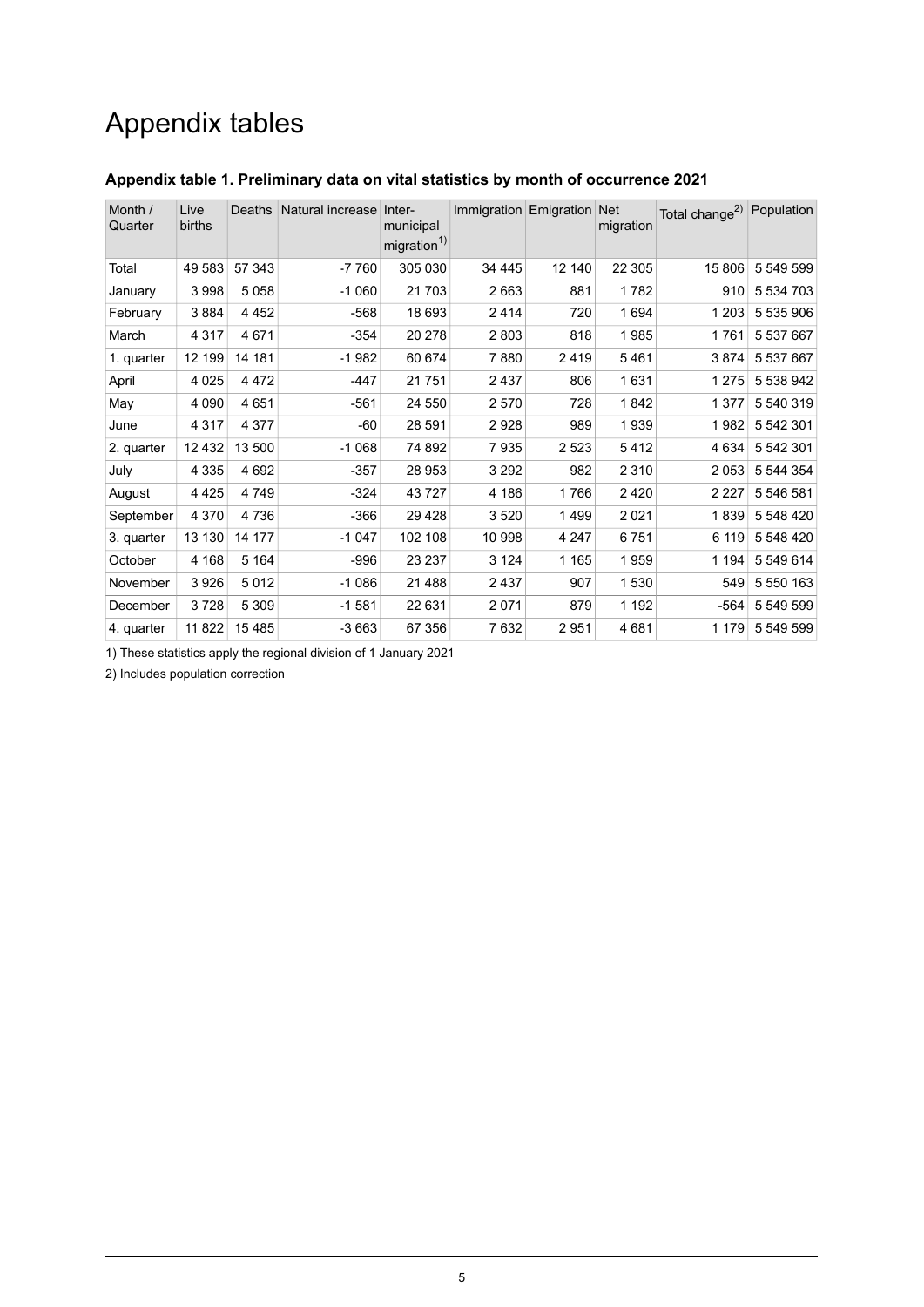#### <span id="page-5-0"></span>**Appendix table 2. Preliminary vital statistics by region 2021 and change compared to 2020 final data, quarter 1–4**

| Area/region 1)          | Natural<br>increase |         | Net migration<br>between<br>regions <sup>1)</sup> |         | <b>Net</b><br>immigration |              | Total change |                |
|-------------------------|---------------------|---------|---------------------------------------------------|---------|---------------------------|--------------|--------------|----------------|
|                         | 2021*               | Change  | 2021*                                             | Change  | 2021*                     | Change 2021* |              | Change $^{2)}$ |
| <b>WHOLE COUNTRY</b>    | $-7760$             | 1 2 6 5 |                                                   |         | 22 305                    | 4 4 9 1      | 15 806       | 7 3 0 5        |
| <b>MAINLAND FINLAND</b> | $-7790$             | 1 2 0 5 | 58                                                | 62      | 22 084                    | 4 4 8 1      | 15 5 91      | 7 3 3 5        |
| Uusimaa                 | 4 3 4 9             | 1 1 9 4 | $-2575$                                           | $-4525$ | 10 082                    | 1908         | 12734        | $-219$         |
| Southwest Finland       | $-884$              | 50      | 1 1 6 1                                           | $-219$  | 1850                      | 203          | 2 2 8 5      | 223            |
| Satakunta               | $-1205$             | 61      | $-561$                                            | 158     | 689                       | 25           | $-1089$      | 247            |
| Kanta-Häme              | $-730$              | 29      | 57                                                | $-80$   | 328                       | 68           | $-343$       | 5              |
| Pirkanmaa               | $-371$              | 175     | 3 3 7 8                                           | 861     | 1633                      | 605          | 4717         | 1737           |
| Päijät-Häme             | $-1072$             | $-140$  | $-41$                                             | $-36$   | 529                       | 119          | $-571$       | -27            |
| Kymenlaakso             | $-1244$             | 24      | $-426$                                            | 422     | 264                       | $-154$       | $-1377$      | 267            |
| South Karelia           | $-969$              | $-21$   | $-491$                                            | $-186$  | 676                       | 261          | $-783$       | 53             |
| South Savo              | $-1247$             | $-38$   | $-52$                                             | 636     | 290                       | 9            | $-1009$      | 603            |
| North Savo              | $-1173$             | $-65$   | 735                                               | 864     | 577                       | 62           | 131          | 869            |
| North Karelia           | $-908$              | 85      | -56                                               | 304     | 719                       | 287          | $-251$       | 677            |
| <b>Central Finland</b>  | $-656$              | 34      | 12                                                | 196     | 655                       | 63           | 65           | 346            |
| South Ostrobothnia      | $-623$              | 139     | $-119$                                            | 493     | 410                       | 97           | $-347$       | 710            |
| Ostrobothnia            | -53                 | 13      | $-722$                                            | 156     | 968                       | 159          | 231          | 338            |
| Central Ostrobothnia    | -33                 | $-1$    | $-198$                                            | 92      | 171                       | 33           | -68          | 102            |
| North Ostrobothnia      | 317                 | $-355$  | 137                                               | 631     | 1 3 4 3                   | 461          | 1828         | 828            |
| Kainuu                  | $-560$              | 45      | $-262$                                            | $-25$   | 430                       | 230          | $-407$       | 235            |
| Lapland                 | $-728$              | $-24$   | 81                                                | 320     | 470                       | 45           | $-155$       | 341            |
| ÅLAND                   | 30                  | 60      | -58                                               | $-62$   | 221                       | 10           | 215          | $-30$          |

1) These statistics apply the regional division of 1 January 2021

2) In the preliminary data, the total change includes the monthly correction term. In the final data, the correction term is only at the end of the year.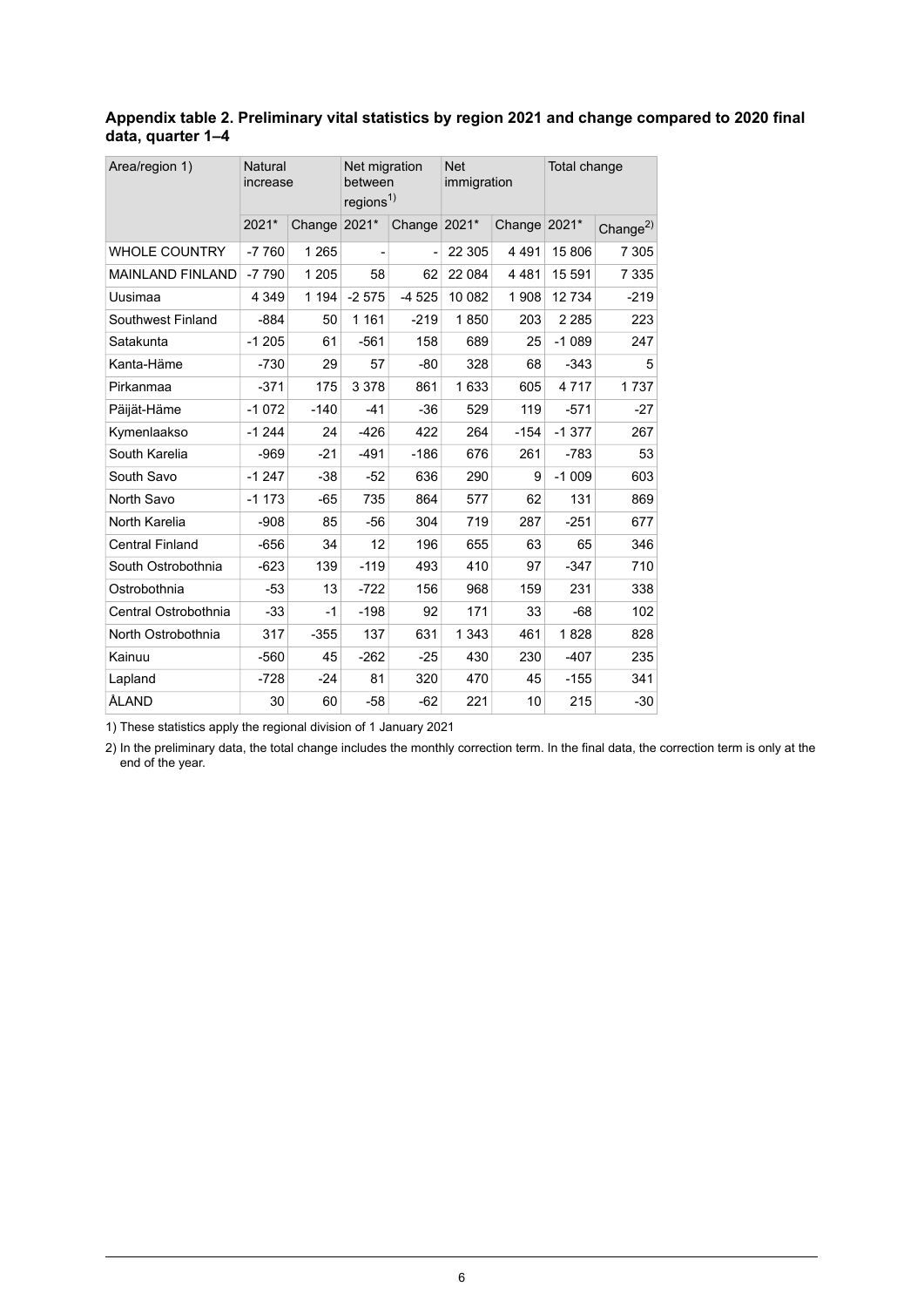## Appendix figures



#### <span id="page-6-0"></span>**Appendix figure 1. Live births by quarter 1999–2020 and preliminary data 2021**

#### <span id="page-6-1"></span>**Appendix figure 2. Deaths by quarter 1999–2020 and preliminary data 2021**



#### <span id="page-6-2"></span>**Appendix figure 3. Intermunicipal migration by quarter 1999–2020 and preliminary data 2021**

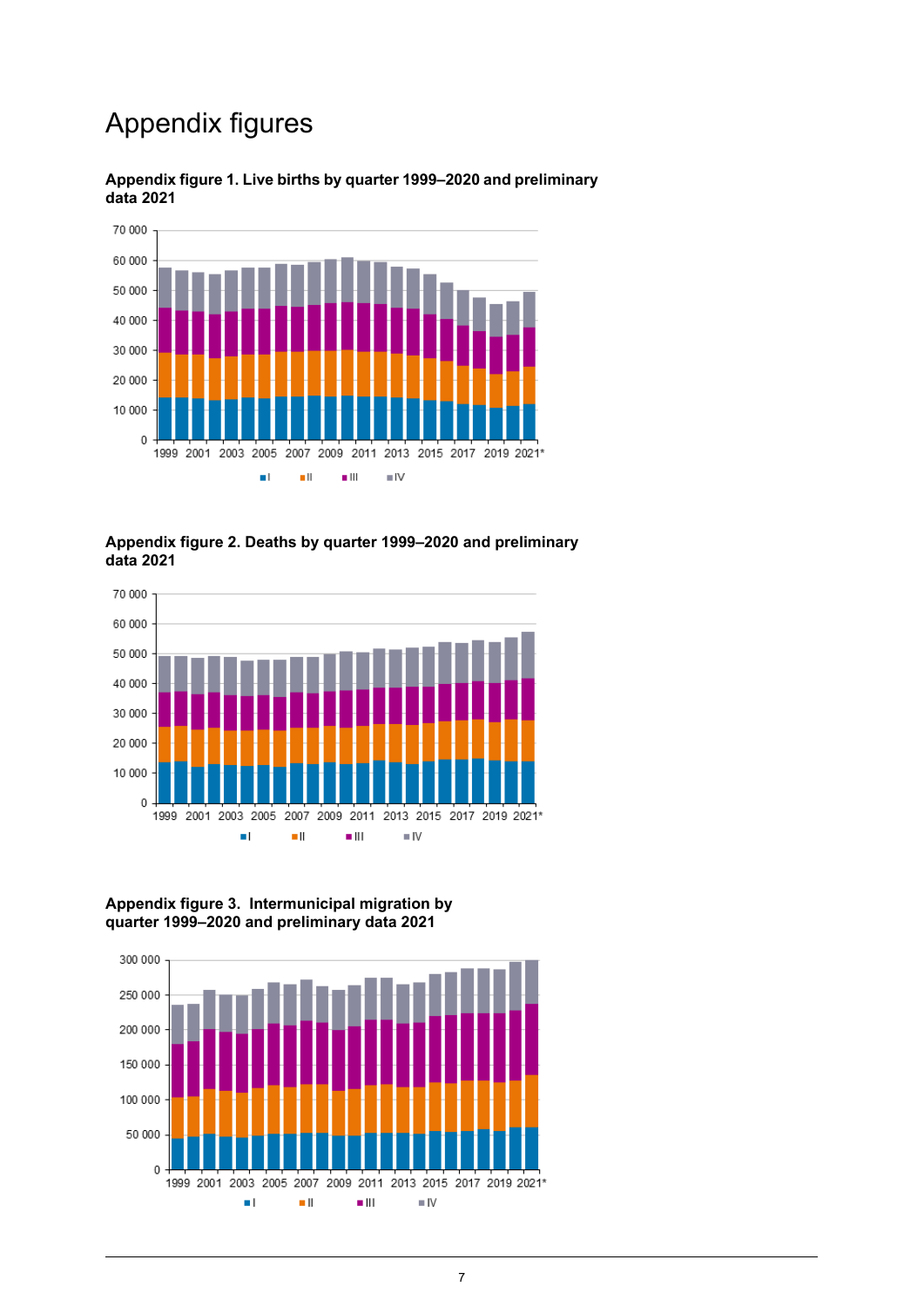

#### <span id="page-7-0"></span>**Appendixfigure4. Immigration by quarter1999–2020and preliminary data 2021**

<span id="page-7-1"></span>**Appendixfigure5. Emigration by quarter1999–2020and preliminary data 2021**